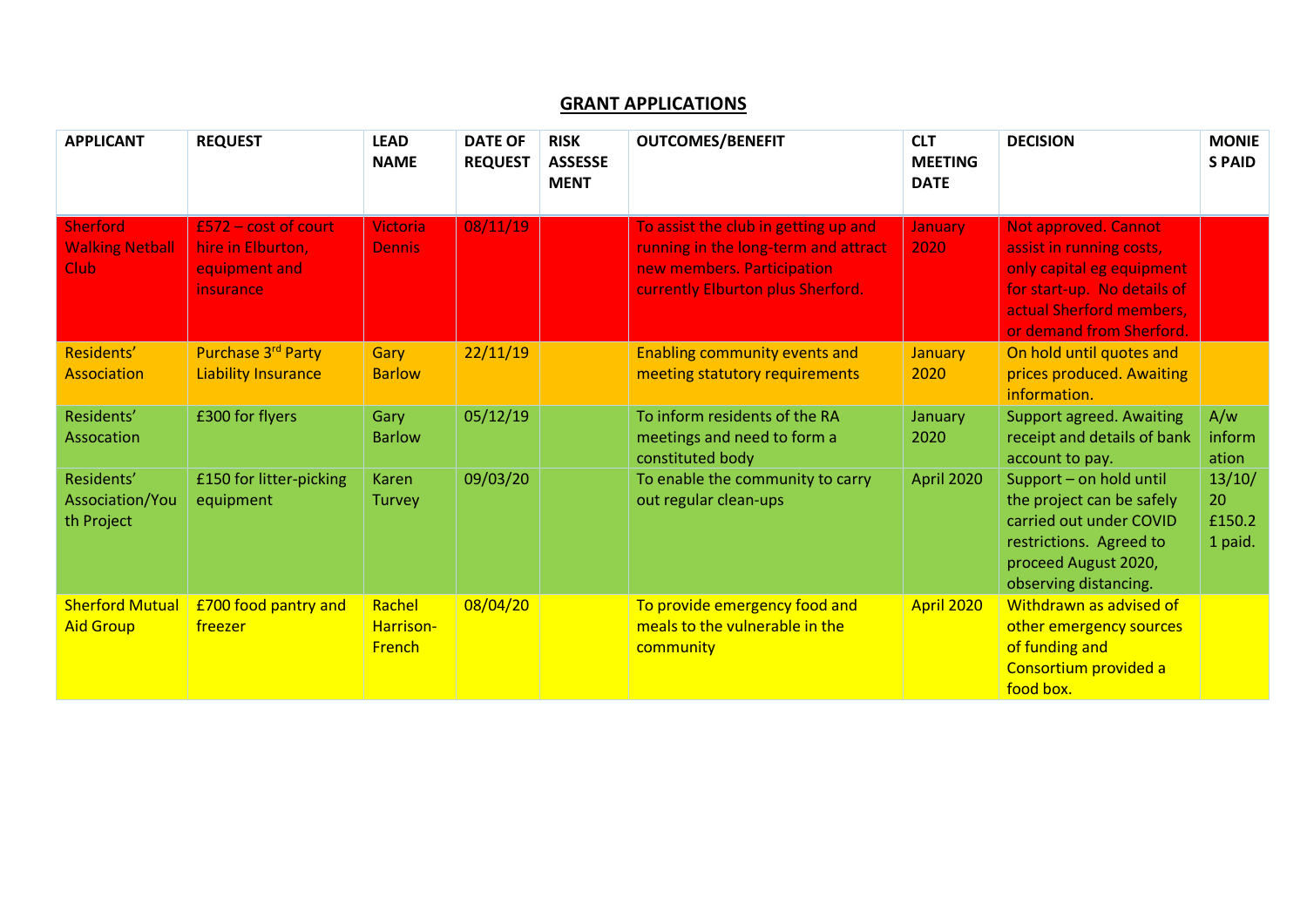| <b>APPLICANT</b>                                                | <b>REQUEST</b>                                                | <b>LEAD</b><br><b>NAME</b>     | <b>DATE OF</b><br><b>REQUEST</b> | <b>RISK</b><br><b>ASSESSE</b><br><b>MENT</b><br>(October<br>2020) | <b>OUTCOMES/BENEFIT</b>                                                                    | <b>CLT</b><br><b>MEETING</b><br><b>DATE</b> | <b>DECISION</b>                                                                                                                            | <b>MONIE</b><br><b>SPAID</b>      |
|-----------------------------------------------------------------|---------------------------------------------------------------|--------------------------------|----------------------------------|-------------------------------------------------------------------|--------------------------------------------------------------------------------------------|---------------------------------------------|--------------------------------------------------------------------------------------------------------------------------------------------|-----------------------------------|
| <b>Older members</b><br>of the<br>community                     | £600 for crockery                                             | <b>Judith</b><br>Roughton      | 21/05/20                         |                                                                   | To provide crockery for coffee<br>mornings for the older groups in the<br>community        | <b>June 2020</b>                            | On hold until the<br>community are able to<br>meet under COVID<br>restrictions and hub<br>available.                                       |                                   |
| Residents'<br>Assoc/Youth<br>Project/Mutual<br><b>Aid Group</b> | £565 for<br>gazebo/table/outdoor<br>games and supplies        | <b>Karen</b><br>Turvey         | 08/07/20                         |                                                                   | To enable the community to hold<br>outdoor community events                                | <b>July 2020</b>                            | Approved                                                                                                                                   | 15/09/<br>20<br>£564.8<br>1 paid. |
| Sherford<br>Community<br><b>Fitness Group</b>                   | £500 for outdoor<br>sports equipment                          | Rachel<br>Harrison-<br>French  | 10/08/20                         |                                                                   | To provide outdoor exercise classes<br>for the community                                   | August<br>2020                              | Approved                                                                                                                                   | £508<br>paid on<br>05/04/<br>21   |
| <b>Stuart Nix</b>                                               | <b>Between £120 and</b><br>£320 for bin store<br><b>signs</b> | <b>Stuart Nix</b>              | 11/08/20                         |                                                                   | To provide 80 signs for bin stores to<br>give detail of correct usage                      | <b>August</b><br>2020                       | Not approved -<br>responsibility of PCC and<br>the Consortium to<br>resolve.                                                               |                                   |
| <b>Nikki McHenry</b>                                            | £500 for bird feeders                                         | <b>Nikki</b><br><b>McHenry</b> | 11/08/20                         |                                                                   | To encourage wildlife protection and<br>enjoyment for the community                        | <b>August</b><br>2020                       | Not approved -<br>biodiversity plan in place<br>already for Sherford which<br>will encompass this.                                         |                                   |
| Residents'<br><b>Association</b>                                | £1500 for marquee                                             | Gary<br><b>Barlow</b>          | 16/08/20                         |                                                                   | To enable the community to hold<br>events through the winter until the<br>hub is available | September<br>2020                           | Not approved - on basis<br>of current COVID<br>guidelines the marquee<br>would not be able to be<br>used at present. Quote<br>also needed. |                                   |
| Residents'<br><b>Association</b>                                | £1000 for storage<br>shed at back of hub.                     | Gary<br><b>Barlow</b>          | 16/08/20                         |                                                                   | To store various equipment used by<br>the community eg. Marquee.                           | September<br>2020                           | Not approved - the Trust<br>will purchase a unit if<br>needed once the hub has<br>been delivered and actual<br>storage need established.   |                                   |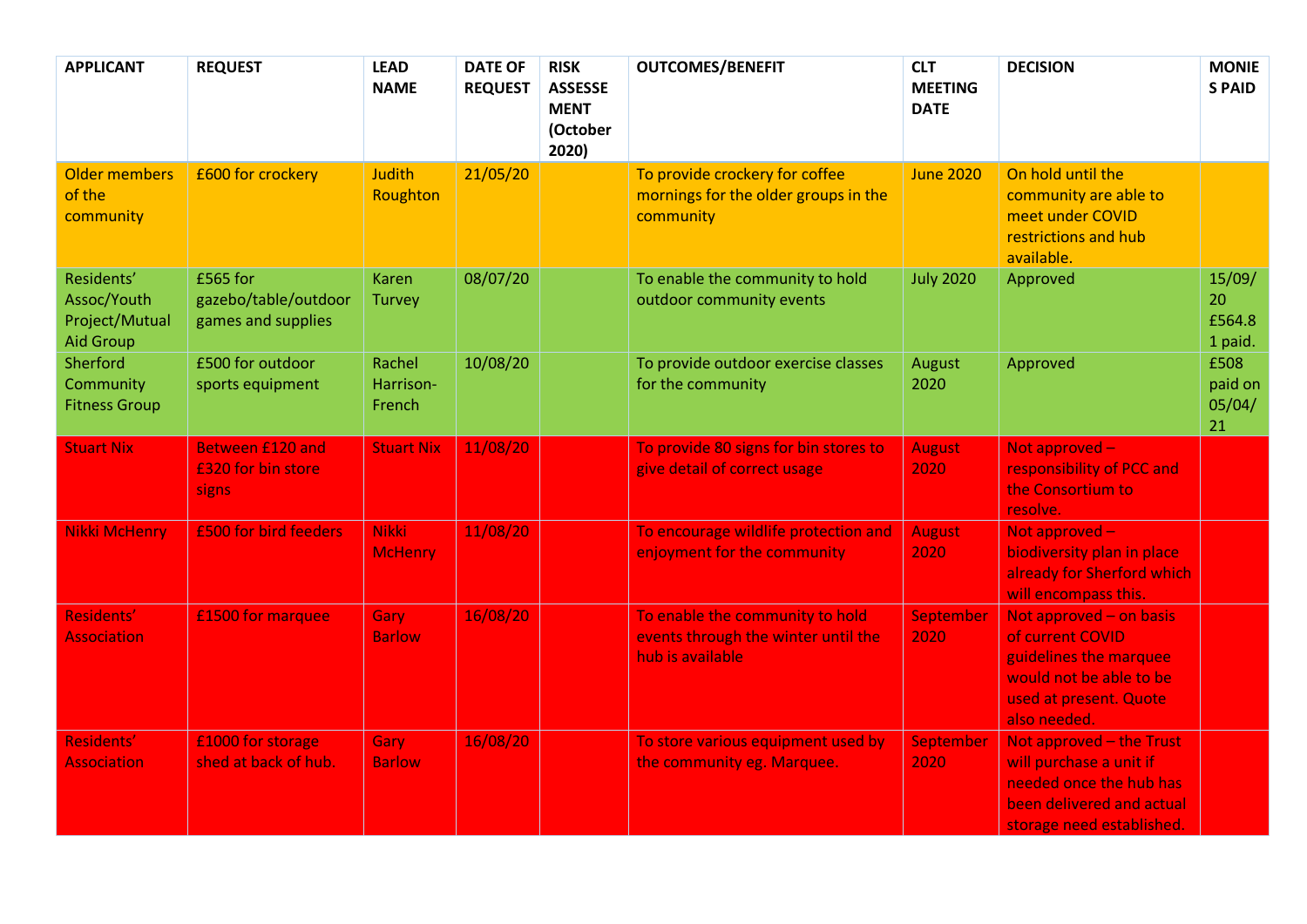| <b>APPLICANT</b>                                        | <b>REQUEST</b>                                                                    | <b>LEAD</b><br><b>NAME</b>    | <b>DATE OF</b><br><b>REQUEST</b> | <b>RISK</b><br><b>ASSESSE</b><br><b>MENT</b><br>(October<br>2020) | <b>OUTCOMES/BENEFIT</b>                                                                                                             | <b>CLT</b><br><b>MEETING</b><br><b>DATE</b> | <b>DECISION</b>                                                                                                                                    | <b>MONIES</b><br><b>PAID</b>                        |
|---------------------------------------------------------|-----------------------------------------------------------------------------------|-------------------------------|----------------------------------|-------------------------------------------------------------------|-------------------------------------------------------------------------------------------------------------------------------------|---------------------------------------------|----------------------------------------------------------------------------------------------------------------------------------------------------|-----------------------------------------------------|
| <b>Sherford</b><br><b>Community</b><br><b>Church</b>    | £1000 for toys and<br>equipment for toddler<br>group                              | <b>Meg</b><br><b>Brassil</b>  | 27/08/20                         |                                                                   | To provide equipment and toys to<br>continue running the toddler group                                                              | September<br>2020                           | On hold - purchase may<br>be approved once COVID<br>restrictions allow the<br>group to meet and an<br>itemised quote is<br>submitted for approval. |                                                     |
| Sherford<br>Community                                   | £400 for gift selection<br>packs for Santa Sleigh<br>ride                         | Karen<br>Turvey               | 25/11/20                         | Complete                                                          | To provide gifts for children for an<br>enjoyable and worthwhile Xmas<br>event.                                                     | November<br>2020                            | Approved                                                                                                                                           | £400 paid                                           |
| <b>Sherford Forest</b><br>School                        | £250 for activity bags and<br>printing costs                                      | Rachel<br>Harrison<br>-French | 11/01/21                         | Complete                                                          | To promote use of the green spaces,<br>provide activities for children in<br>lockdown, promote community<br>cohesion.               | January<br>2021                             | Approved                                                                                                                                           | £246.80<br>paid                                     |
| <b>Kate Fradgley</b>                                    | £300 for Easter eggs                                                              | Kate<br>Fradgley              | 18/02/21                         | Complete                                                          | To promote use of green spaces and<br>provide a fun activity for children.                                                          | March<br>2021                               | Approved                                                                                                                                           | £251.36<br>Paid<br>05/04/21                         |
| Friends of<br>Sherford<br><b>Country Park</b>           | £600 for RHS Insurance &<br>M/bship<br><b>Gloves and Seeds/Bulbs</b>              | Christin<br>e<br><b>King</b>  | 29/03/21                         | Complete                                                          | To promote environmental<br>awareness and manage a valuable<br>community asset.                                                     | <b>April 2021</b>                           | Approved                                                                                                                                           | £140 paid<br>01/06/21<br>£64.11<br>paid<br>16/07/21 |
| Sherford<br>Community<br><b>Church Toddler</b><br>Group | £500 for equipment for<br>outdoor use and<br>toys/games for group's<br>activities | <b>Meg</b><br><b>Brassil</b>  | 08/04/21                         | Complete                                                          | To encourage community groups<br>and families to meet and socialise.<br>Also promotes community cohesion<br>and outdoor activities. | April 2021                                  | Approved                                                                                                                                           | £364.15<br>paid<br>01/06/21                         |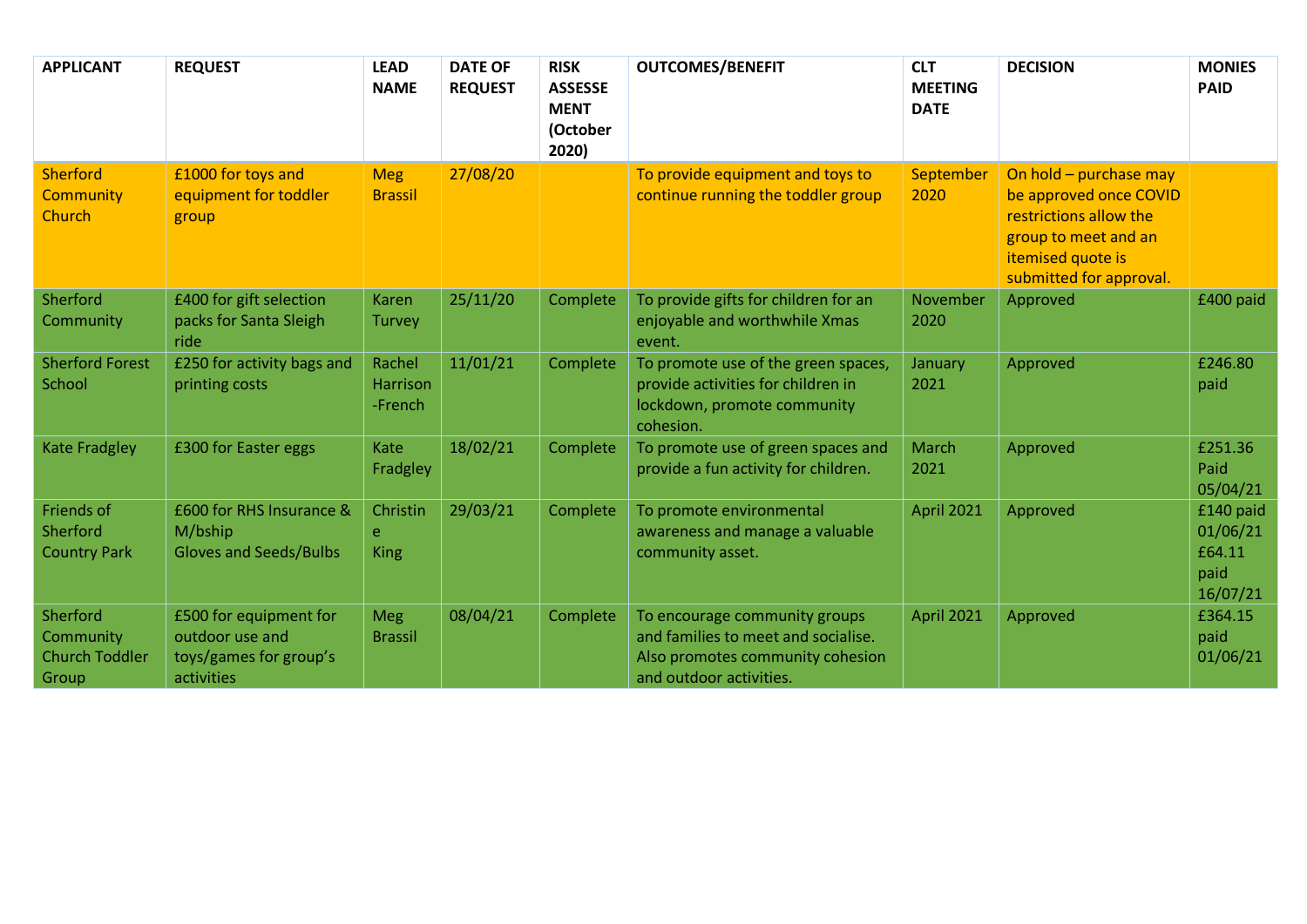| <b>APPLICANT</b>                                 | <b>REQUEST</b>                                                                                               | <b>LEAD</b><br><b>NAME</b>                | <b>DATE OF</b><br><b>REQUEST</b> | <b>RISK</b><br><b>ASSESSE</b><br><b>MENT</b><br>(October<br>2020) | <b>OUTCOMES/BENEFIT</b>                                                                                                                                                                                                     | <b>CLT</b><br><b>MEETING</b><br><b>DATE</b> | <b>DECISION</b>                                                                                                                                                               | <b>MONIES</b><br><b>PAID</b> |
|--------------------------------------------------|--------------------------------------------------------------------------------------------------------------|-------------------------------------------|----------------------------------|-------------------------------------------------------------------|-----------------------------------------------------------------------------------------------------------------------------------------------------------------------------------------------------------------------------|---------------------------------------------|-------------------------------------------------------------------------------------------------------------------------------------------------------------------------------|------------------------------|
| Residents'<br><b>Association</b>                 | £880 for hog roast,<br>generator, wrist bands<br>and insurance for<br>Sherfest event on 7th<br><b>August</b> | <b>Karen</b><br><b>Turvey/Ric</b><br>Ward | 08/06/21                         | Complete                                                          | To encourage community interaction<br>- for residents to meet and socialise<br>and be able to hold an outdoor<br>activity.                                                                                                  | <b>June 2021</b>                            | <b>Not approved - Trust</b><br>will be happy to consider<br>similar events in the<br>future if planned on an<br>annual basis with wide<br>community consultation.             |                              |
| <b>Sherford TOB</b><br><b>Community</b><br>Group | £833.45 for branded<br>water bottles and<br>drawstring sports bags                                           | <b>Karen</b><br><b>Turvey</b>             | 21/07/21                         | <b>Complete</b>                                                   | <b>Community led initiative, benefiting</b><br>all residents within Sherford.<br><b>Encourages people from all</b><br>backgrounds to meet, work together<br>and support in difficult times<br>Promote social enterprise.    | <b>July 2021</b>                            | <b>Not approved - Trust</b><br>believe the TOB will<br>provide sufficient<br>merchandise. Also do<br>not believe the items<br>will have longevity with<br>any lasting legacy. |                              |
| Sherford<br>Community<br>Church                  | £557 for insurance,<br>inflatables, generator and<br>speaker system                                          | Andrew<br><b>Williams</b>                 | 16/07/21                         | Complete                                                          | To engender a sense of belonging to<br>the growing community of Sherford.<br>Children to take part in fun races,<br>land art and enjoy the inflatables. A<br>great way to celebrate the arrival of<br>the Tour in the town. | <b>July 2021</b>                            | Approved.                                                                                                                                                                     | £557<br>paid.                |
| Sherford<br>Community<br>Café for Seniors        | £240 for hall hire costs up<br>until Xmas and £320 for<br>January to Easter 2022                             | Judith<br>Roughton                        | 30/08/21                         | Complete                                                          | To encourage older people to<br>interact and have social engagement<br>with other members of the<br>community.                                                                                                              | September<br>2021                           | Approved. To review at<br><b>Easter 2022.</b>                                                                                                                                 | To be<br>paid by<br>CLT.     |
| <b>Residents</b><br>Association                  | £85 for 150 trick or treat<br>gifts.                                                                         | <b>Karen</b><br><b>Turvey</b>             | 20/09/21                         | Complete                                                          | To promote sustainable living, but<br>most significantly it will encourage<br>social networks, and the community<br>coming together.                                                                                        | October<br>2021                             | Approved.                                                                                                                                                                     | £80 paid<br>17/12/21         |
| Xmas do<br>facebook<br>residents' group          | £550 for gift selection<br>packs                                                                             | <b>Karen</b><br>Turvey                    | 14/12/21                         | Complete                                                          | It is a community led initiative,<br>benefiting all residents within<br><b>Sherford. Important for Christmas</b><br>spirit for families. Encourage social<br>cohesion.                                                      | December<br>2021                            | Approved.                                                                                                                                                                     | £557.80<br>paid<br>17/12/21  |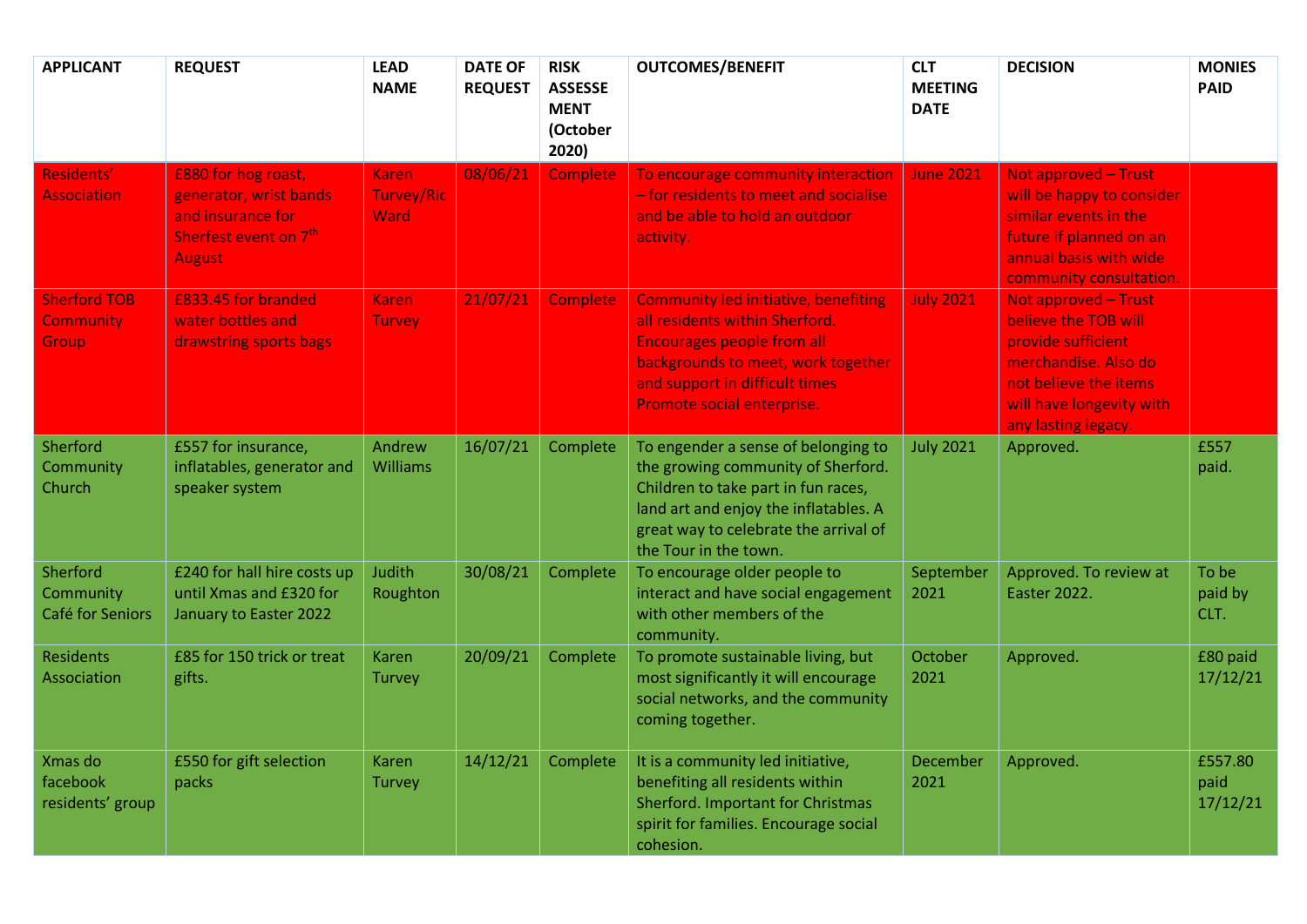| <b>APPLICANT</b>                                 | <b>REQUEST</b>                                                                                                       | <b>LEAD</b><br><b>NAME</b> | <b>DATE OF</b><br><b>REQUEST</b> | <b>RISK</b><br><b>ASSESSE</b><br><b>MENT</b><br>(October<br>2020) | <b>OUTCOMES/BENEFIT</b>                                                                                                                                                                                        | <b>CLT</b><br><b>MEETING</b><br><b>DATE</b> | <b>DECISION</b>                                                                                                                  | <b>MONIES</b><br><b>PAID</b>                               |
|--------------------------------------------------|----------------------------------------------------------------------------------------------------------------------|----------------------------|----------------------------------|-------------------------------------------------------------------|----------------------------------------------------------------------------------------------------------------------------------------------------------------------------------------------------------------|---------------------------------------------|----------------------------------------------------------------------------------------------------------------------------------|------------------------------------------------------------|
| Friends of the<br><b>Country Park</b><br>Group   | £913 for 7 Scots Pines,<br>1,600 bluebells and wood<br>chippings for mulching                                        | Christine<br><b>King</b>   | 28/01/22                         | Complete                                                          | Increasing biodiversity in the<br><b>Sherford Country park and</b><br>encouraging community activity with<br>volunteers in the open air.                                                                       | February<br>2022                            | £698 approved (less<br>bluebells)                                                                                                | £226.80<br>paid<br>09/03/22<br>£286.90<br>paid<br>22/03/22 |
| <b>Youth Football</b><br><b>club</b>             | Approx £1,000 for<br>kit/equipment, training<br>and register with<br>regulatory bodies                               | <b>Ross Allen</b>          | 06/02/22                         | <b>Complete</b>                                                   | Develop community interest for<br>families, healthy living, provide<br>children with sporting opportunities<br>as well as giving them a support<br>network through a structured<br>activity.                   | <b>February</b><br>2022                     | Not approved. To<br>establish the club first<br>and come back to the<br><b>Trust once Sherford</b><br>members have signed<br>up. |                                                            |
| Sherford<br>Community<br>Church                  | £450 for bouncy castle,<br>prizes and decoration for<br>community Jubilee event<br>on Sunday 5 <sup>th</sup> June    | Tom<br><b>Brassil</b>      | 03/05/22                         | Open-air<br>event                                                 | Further community cohesion and<br>celebratory event for the Jubilee                                                                                                                                            | <b>May 2022</b>                             | £225 approved towards<br>the community Jubilee<br>event.                                                                         |                                                            |
| <b>Residents of 47-</b><br><b>61 Gemini Road</b> | £283.43 for bouncy<br>castle, tableware and<br>decorations for event at<br>Country Park on Friday 3rd<br><b>June</b> | <b>Daniel</b><br>Vaughan   | 03/05/22                         | Open-air<br>event                                                 | Develop friendships and social<br>cohesion for a celebratory Jubilee<br>event                                                                                                                                  | <b>May 2022</b>                             | <b>Not approved. Another</b><br>Jubilee event which is<br>focused on the whole<br>community and<br>marketed as such.             |                                                            |
| Vicki Oldroyd                                    | £750 for 2 practitioner<br>day-rates, refreshments,<br>insurance and resources                                       | <b>Vicki</b><br>Oldroyd    | 03/05/22                         | Open-air                                                          | This project will enable children in<br>the local community to understand<br>and have an awareness of native<br><b>British plants and trees to take care</b><br>of their natural world and to enjoy<br>nature. | <b>May 2022</b>                             | Not approved. This<br>would be a private<br>enterprise with no plans<br>for longevity as a project<br>in the community.          |                                                            |

Approved projects

Projects on hold